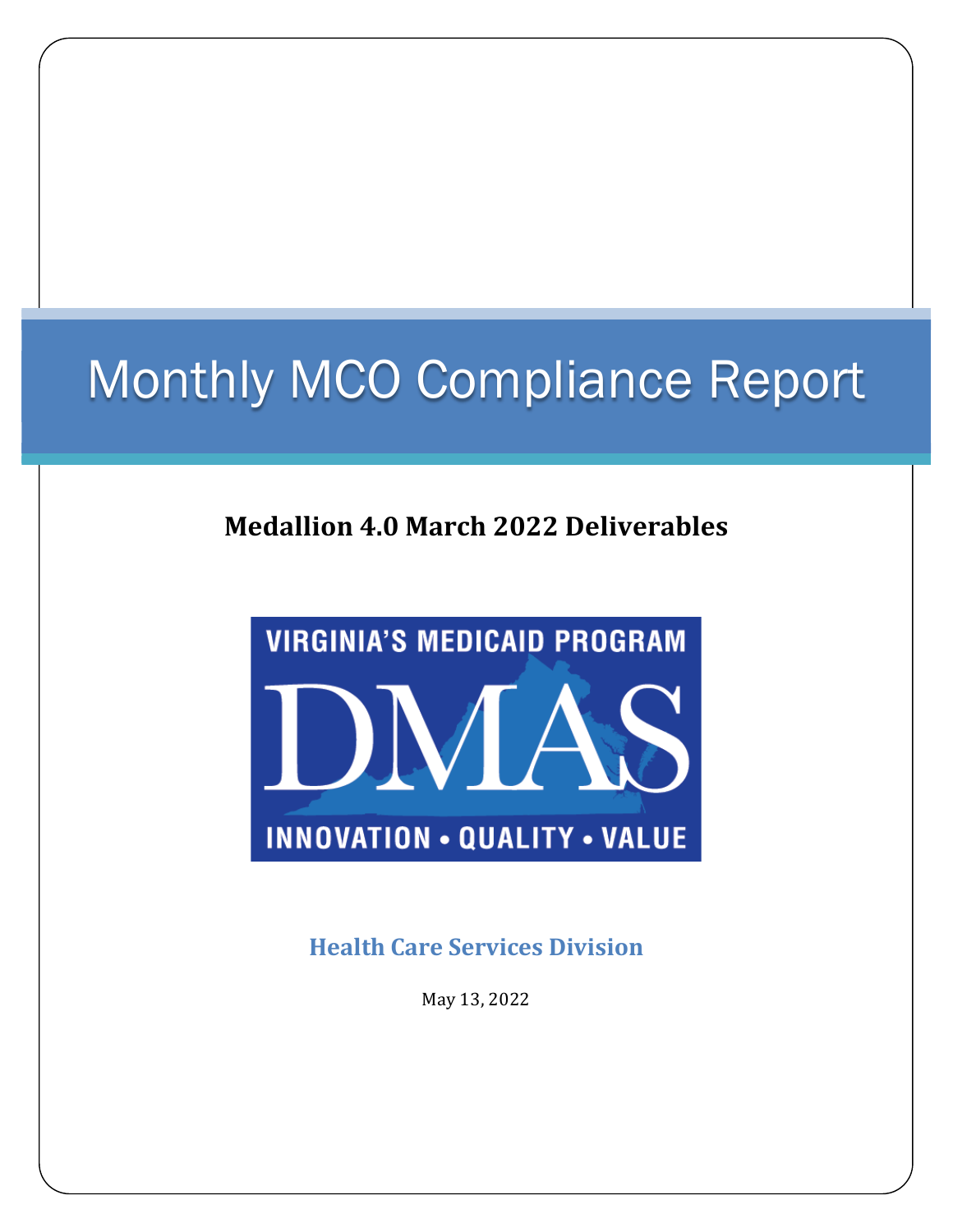### **Monthly MCO Compliance Report**

### **Medallion 4.0 March 2022 Deliverables**

### **Contents**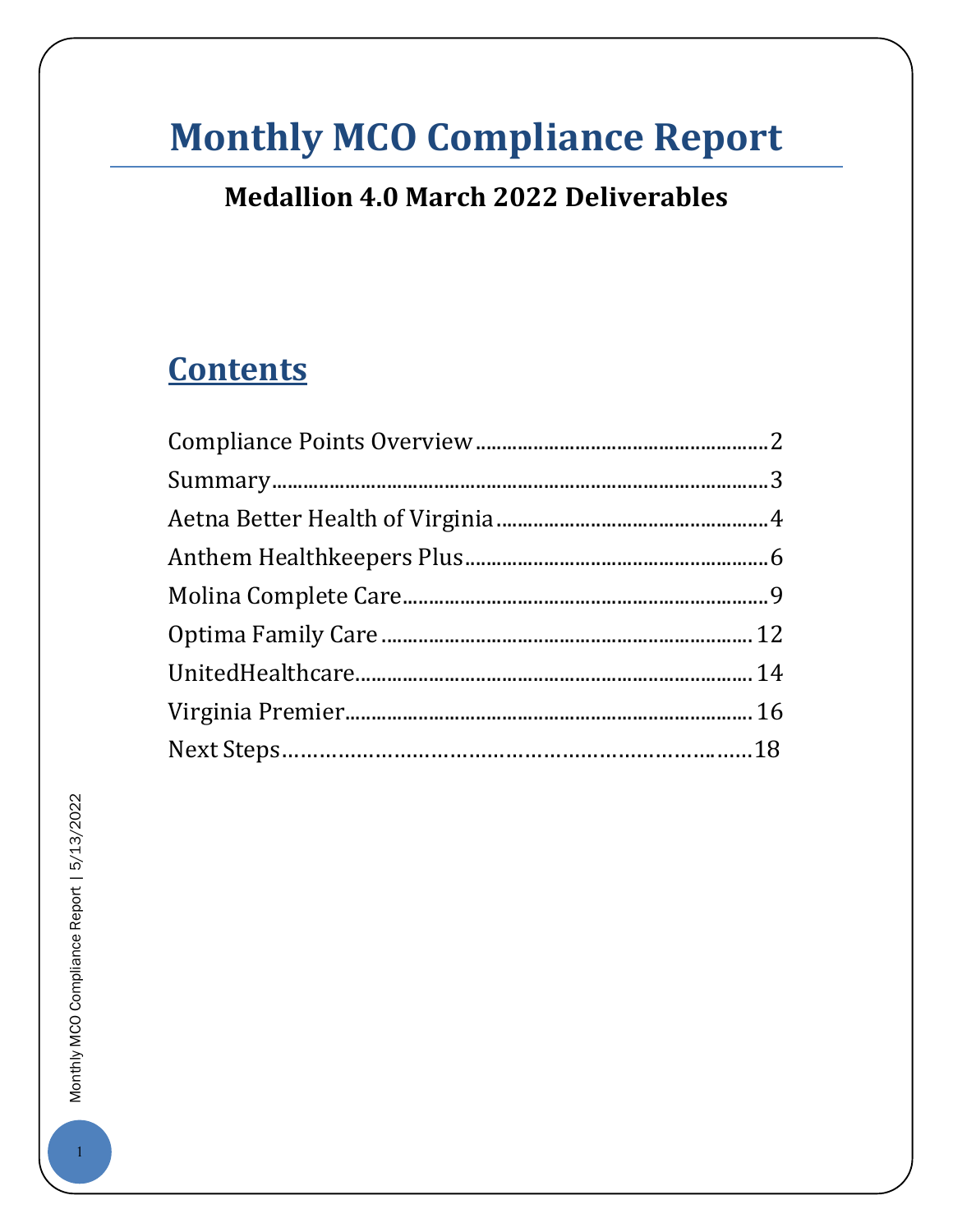## **Compliance Points Overview**

<span id="page-2-0"></span>

| <b>MCO</b>        | <b>Prior</b><br><b>Month</b><br>Point<br><b>Balance</b> | Point(s)<br><b>Incurred</b><br>for Current<br>Month* | Point(s)<br><b>Expiring</b><br>from<br><b>March</b><br>2021 | <b>Final</b><br><b>Point</b><br>Balance* | <b>Area of Violation:</b><br><b>Finding or Concern</b>                                                                                                                   |
|-------------------|---------------------------------------------------------|------------------------------------------------------|-------------------------------------------------------------|------------------------------------------|--------------------------------------------------------------------------------------------------------------------------------------------------------------------------|
| <b>Aetna</b>      | 6                                                       | $\bf{0}$                                             | $\boldsymbol{0}$                                            | 6                                        | <b>FINDINGS</b><br><b>NONE</b><br><b>CONCERNS</b><br><b>MEMBER THIRD PARTY</b><br><b>LIABILITY</b>                                                                       |
| <b>Anthem</b>     | 9                                                       | $\overline{2}$                                       | $\mathbf{1}$                                                | 10                                       | <b>FINDINGS</b><br><b>CMHRS SA</b><br><b>APPEALS &amp; GRIEVANCES</b><br><b>CONCERNS</b><br><b>INTERPRETER SERVICES</b><br><b>MEMBER THIRD PARTY</b><br><b>LIABILITY</b> |
| <b>Molina</b>     | 16                                                      | $\mathbf{1}$                                         | $\boldsymbol{0}$                                            | 17                                       | <b>FINDINGS</b><br><b>CMHRS SA</b><br><b>CONCERNS</b><br><b>INTERPRETER SERVICES</b><br><b>LATE SUBMISSION</b>                                                           |
| <b>Optima</b>     | 5                                                       | $\bf{0}$                                             | $\boldsymbol{0}$                                            | 5                                        | <b>FINDINGS</b><br><b>NONE</b><br><b>CONCERNS</b><br><b>LATE SUBMISSION</b><br><b>EI CLAIMS</b>                                                                          |
| <b>United</b>     | 8                                                       | $\bf{0}$                                             | $\mathbf{1}$                                                | 7                                        | <b>FINDINGS</b><br><b>NONE</b><br><b>CONCERNS</b><br><b>EI CLAIMS</b>                                                                                                    |
| <b>VA Premier</b> | 18                                                      | $\bf{0}$                                             | $\mathbf{1}$                                                | 17                                       | <b>FINDINGS</b><br><b>NONE</b><br><b>CONCERNS</b><br><b>EI CLAIMS</b>                                                                                                    |

*\*All listed point infractions are pending until the expiration of the 15-day comment period.* Notes:

**Findings** – Area(s) of violation; point(s) issued.

**Concerns** – Area(s) of concern that could lead to potential findings; no points issued.

<span id="page-2-1"></span>**Expired Points** – Compliance points expire 365 days after issuance. Thus, all points issued in March 2021 (Issue date: 4/15/2021) expire on 4/15/2022 and are subtracted from the final point balance.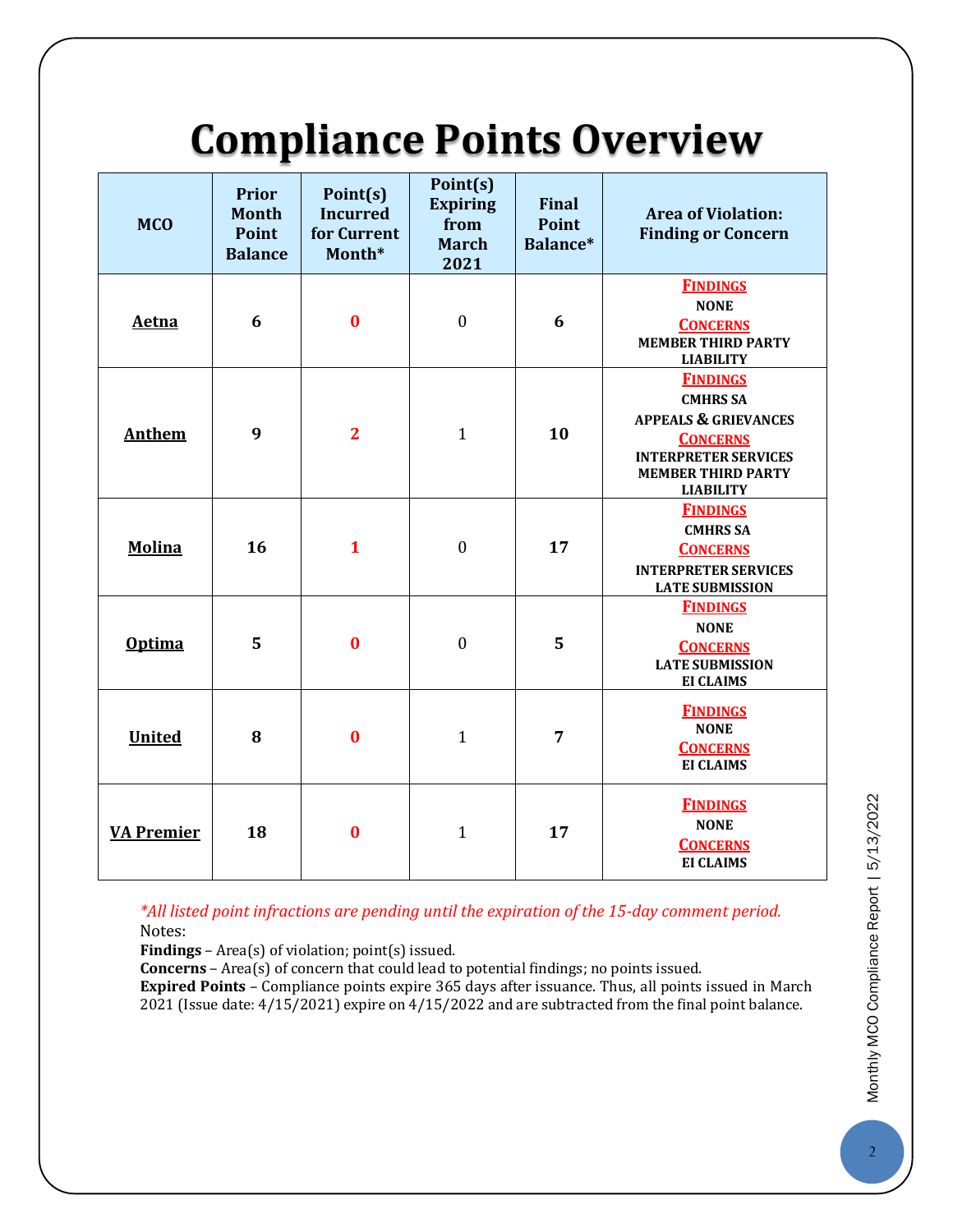### **Summary**

The **Compliance Review Committee (CRC)** met on May 4, 2022 to review deliverables measuring performance for March 2022 as well as other reported program issues. The CRC consists of five managers and supervisors from the Health Care Services division who vote on what, if any, compliance enforcement actions should be taken in response to identified compliance issues.

The CRC voted to issue three Warning Letters with associated compliance points and financial penalties, as well as Notices of Non-Compliance and requests for MCO Improvement Plans, to Managed Care Organizations (MCOs) for failure to meet contractual requirements or thresholds.

<span id="page-3-0"></span>Each MCO's compliance findings and concerns are further detailed below. Data related to the Health Care Services Division's compliance activities are also included. The Department communicated the findings of its review of March's compliance issues in letters and emails issued to the MCOs on May 6, 2022.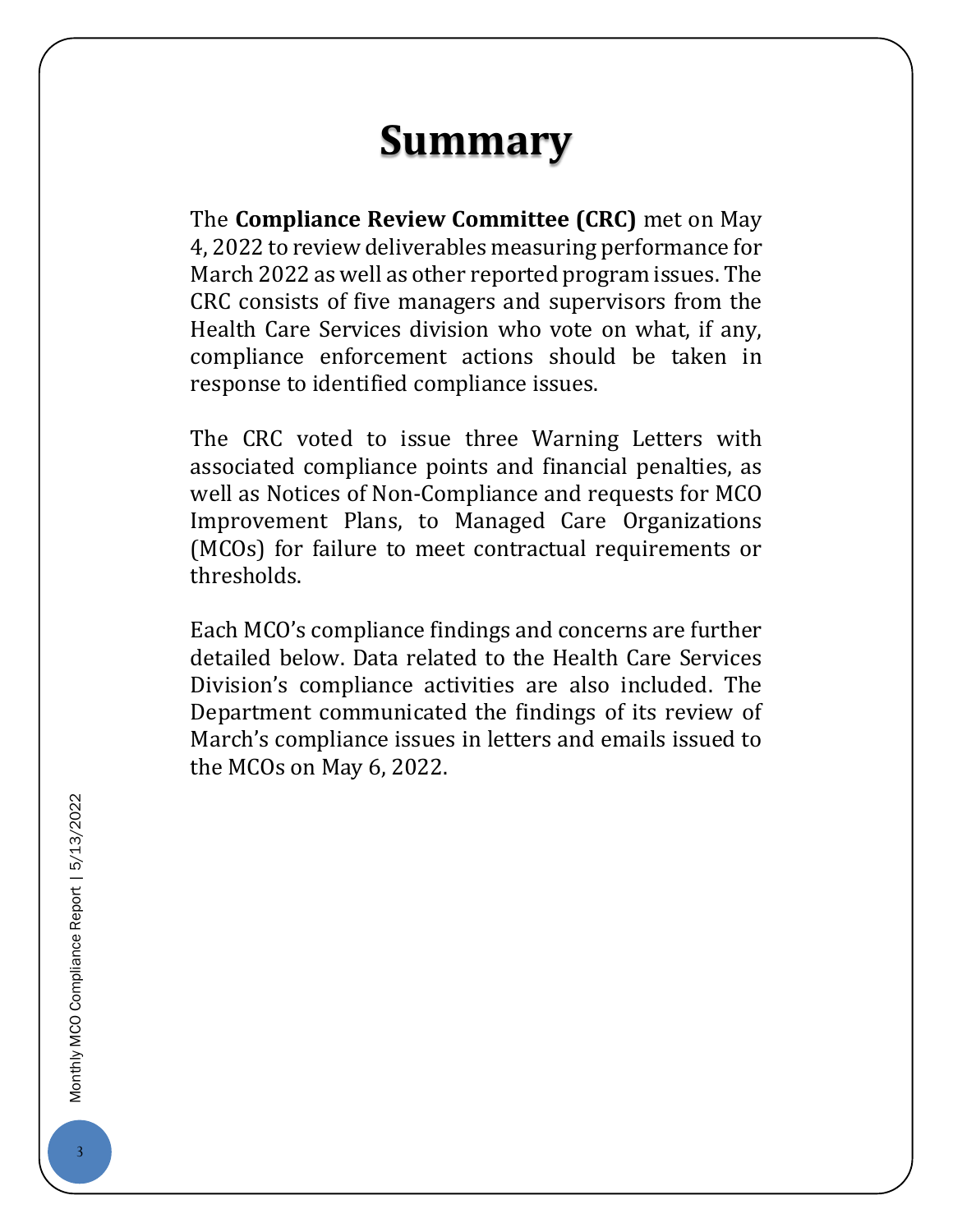### **Aetna Better Health of Virginia**

#### **Findings:**

 No findings (*i.e.*, no compliance issues severe enough to necessitate the issuance of compliance points).

#### **Concerns:**

 **Contract Adherence:** Aetna Better Health failed to meet the contractual requirements related to member third party liability.

The Office of the Attorney General has notified DMAS of a recent issue involving the recovery of medical benefits paid on behalf of an Aetna Better Health member. In a letter dated February 24, 2022, Aetna Better Health's subcontractor, Equian, provided incorrect information regarding the status of a member's account to the member's attorney. The letter prepared and sent by Equian stated that no claims had been paid by Aetna Better Health, no reimbursement would be sought, and that the file had been closed. However, the DMAS records indicate that Aetna Better Health had actually paid claims totaling \$83,225.48 related to the incident and the lien remained outstanding. Equian's letter also failed to refer the member's attorney to the DMAS Financial Recovery Unit responsible for recovering all member third party liability liens.

Section 2.3.D of the Medallion 4.0 Contract states the Department retains the responsibility to pursue, collect, and retain all non-health insurance resources such as casualty, liability, estates, child support, and personal injury claims. The Contractor is not permitted to seek recovery of any non-health insurance funds.

The Compliance Team recommended that in response to the issue identified above, Aetna be issued a **Notice of Non-Compliance (NONC)** without any associated compliance points, financial sanctions, or corrective actions. The CRC agreed with the Compliance Team's recommendation, and voted to issue a **Notice of Non-Compliance (NONC)** without any associated compliance points, financial sanctions, or corrective actions. **(CES # 4915)**

#### **MIP/CAP Update:**

No updates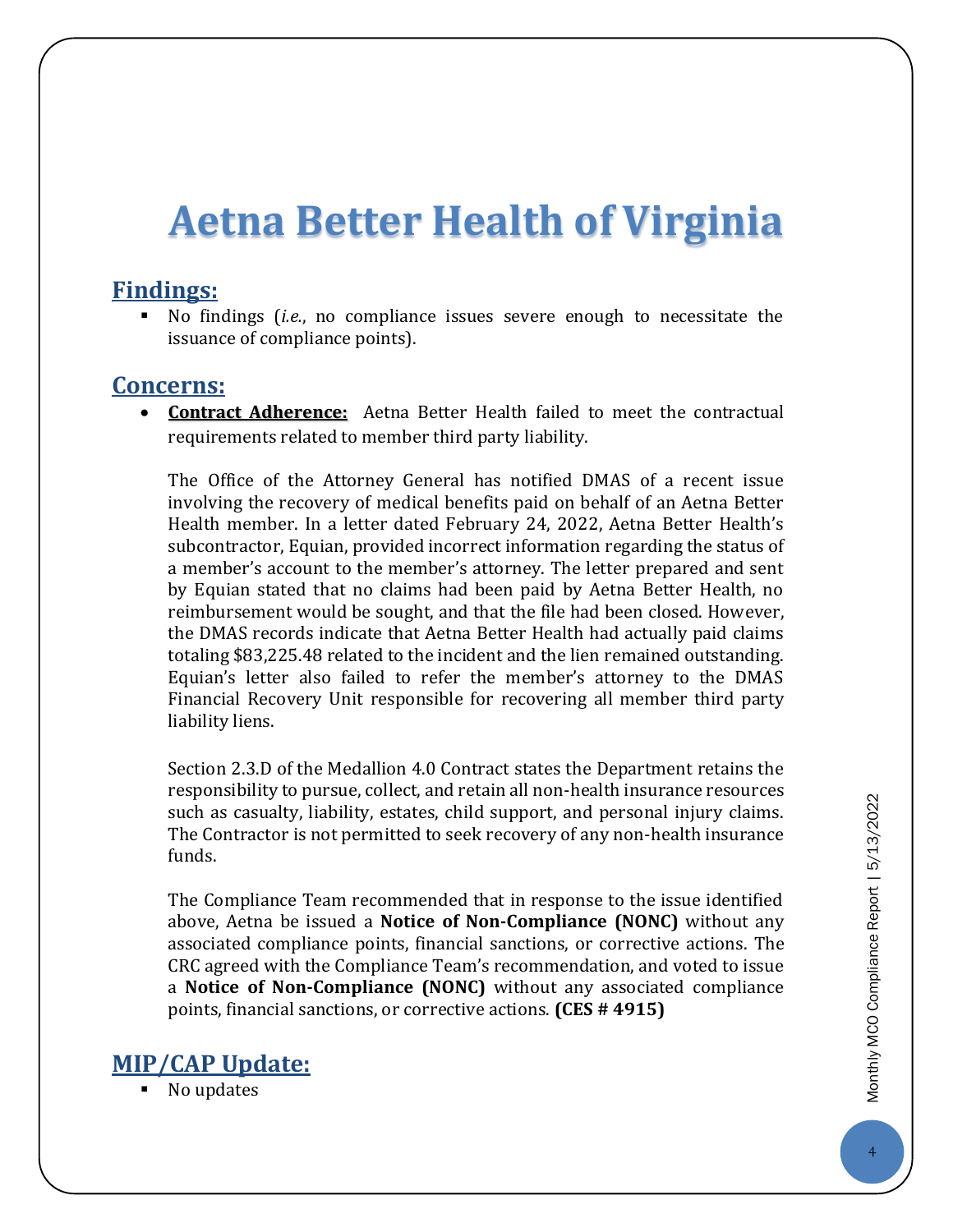#### **Appeal Decision:**

 $\overline{\phantom{a}}$  No appeals

#### **Expiring Points:**

■ No points

### **Financial Sanctions Update:**

 $\blacksquare$  No outstanding sanctions at this time.

#### **Summary:**

For deliverables measuring performance for March 2022, Aetna showed a high level of compliance. Aetna timely submitted all 23 required monthly reporting deliverables. One contract deliverable failed to meet contract adherence requirements for member third party liability (as addressed above in **CES # 4915)**. In summation, Aetna complied with most applicable regulatory and contractual requirements.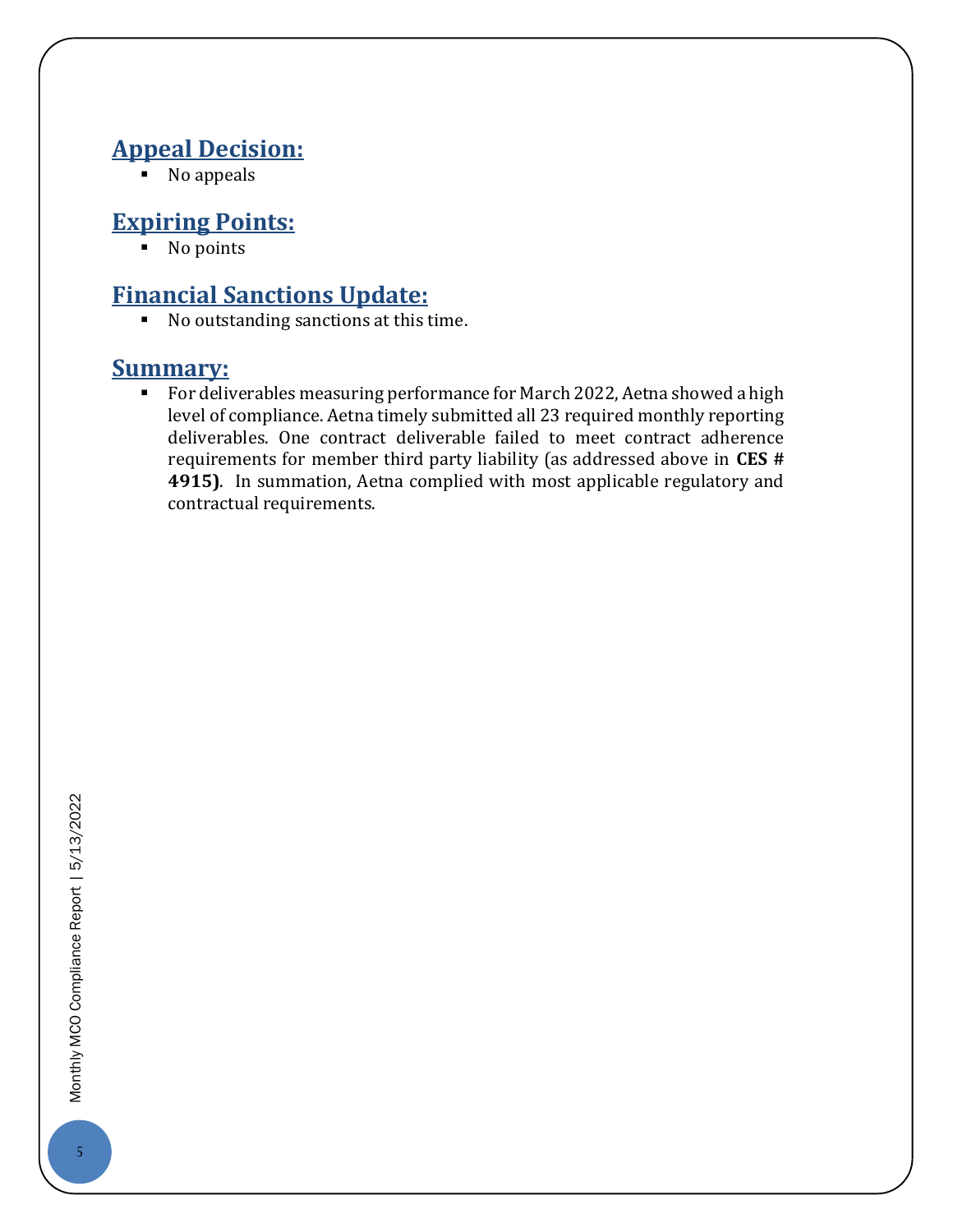### <span id="page-6-0"></span>**Anthem HealthKeepers Plus**

#### **Findings:**

**Contract Adherence:** Anthem HealthKeepers Plus failed to timely process Community Mental Health Rehabilitation Services (CMHRS) Service Authorizations. Per the March 2022 data, there were six (6) expedited CMHRS requests processed past 72 hours, and three (3) standard service authorization requests processed past 14 days without supplemental information requested. The overall timeliness of processing CMHRS SA requests was 98.84%.

According to Section 10.1.E.a of the Medallion 4.0 contract, a failure to comply with the contract that "represents a threat to [the] smooth and efficient operation" of the Medallion 4.0 program is subject to a one (1) point penalty.

The Compliance Team recommended that in response to the issue identified above, Anthem be issued a **Warning Letter and one (1) compliance point** with no financial penalty, MIP, or CAP. The CRC agreed with the Compliance Team's recommendation, and voted to issue a **Warning Letter and one (1) compliance point** with no financial penalty, MIP, or CAP in response to this issue. **(CES # 4879)**

 **Contract Adherence:** Anthem HealthKeepers Plus failed to resolve three (3) internal member appeals within 30 days. Anthem processed these appeals in 36, 37, and 39 days.

Section 12.3 of the Medallion 4.0 contract, states the Contractor shall process, resolve, and provide notice to each appeal as expeditiously as the Member's health condition requires and shall not exceed 30 calendar days from the initial date of receipt of the appeal.

According to Section 10.1.E.a of the Medallion 4.0 contract, a failure to comply with the contract that "represents a threat to [the] smooth and efficient operation" of the Medallion 4.0 program is subject to a one (1) point penalty.

The Compliance Team recommended that in response to the issue identified above, Anthem be issued a **Warning Letter and one (1) compliance point** with no financial penalty, MIP, or CAP. The CRC agreed with the Compliance Team's recommendation, and voted to issue a **Warning Letter and one (1)**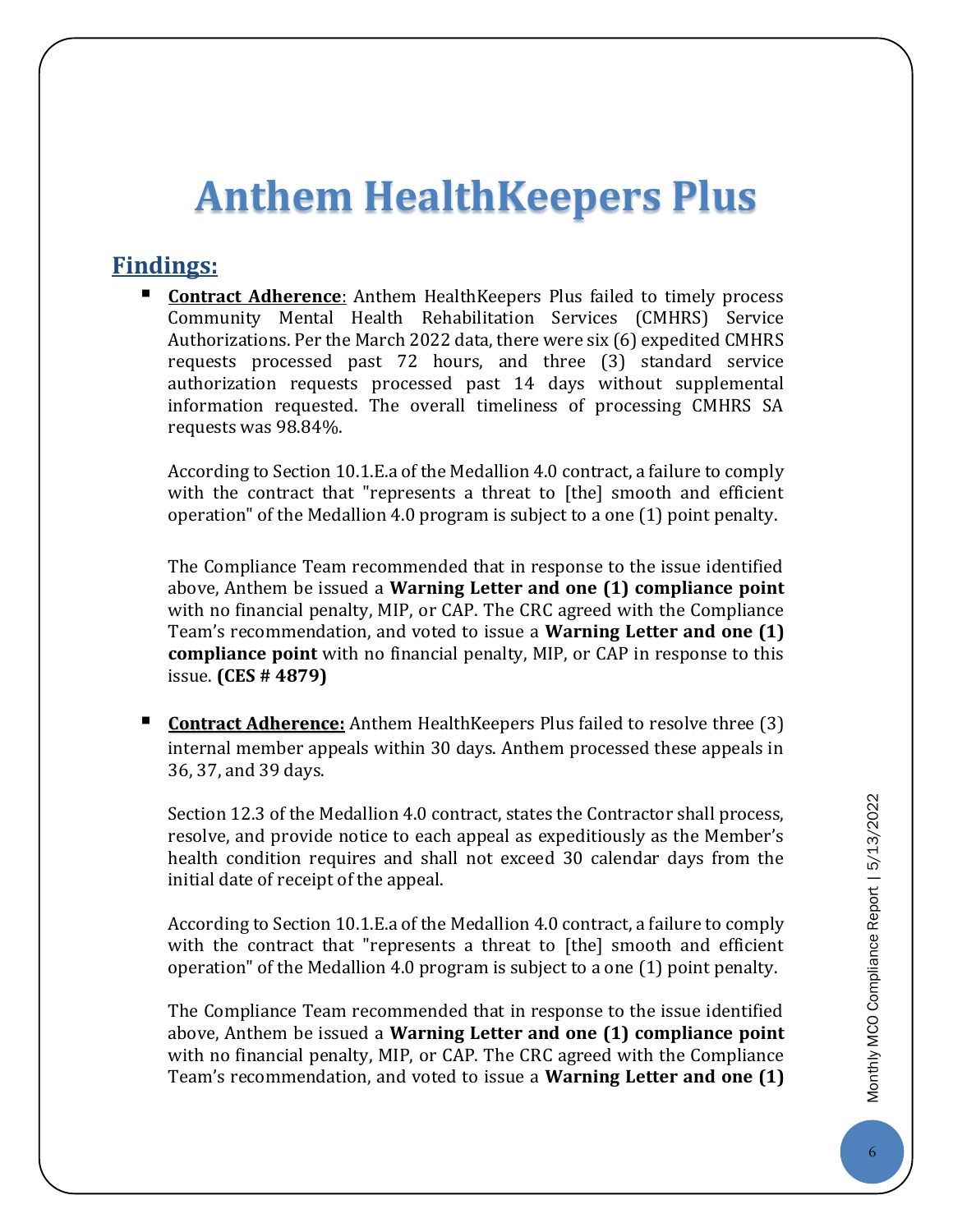**compliance point** with no financial penalty, MIP, or CAP in response to this issue. **(CES # 4893)**

#### **Concerns:**

 **Contract Adherence:** Anthem HealthKeepers Plus failed to meet the contractual requirements related to interpreter services.

On April 13, 2022, the Health Care Services Compliance Unit was informed of ongoing issues related to requests for "in-person" interpreter services by Anthem HealthKeepers Plus Network Providers. Upon further research and review, the Compliance Unit has identified several areas of concern related to member and provider access to interpreter services.

DMAS' Maternal and Child Health Unit has received reports from several providers, outlining various issues related to scheduling MCO interpreter assistance services. In multiple cases, providers have been unable to reach designated Anthem representatives to obtain additional information or confirm scheduled interpreter services. As a result, between February and April 2022, there have been at least five "no show" incidents where an assigned interpreter has failed to attend a member's appointment as requested or scheduled. Anthem's failure to provide interpreters as requested negatively impacts both members and providers – limiting members' understanding of the treatment they receive and providers' ability to effectively treat their patients.

Section 10.1.F.d of the Medallion 4.0 contract states that the Department may, at its discretion, require an MCO to submit an MCO Improvement Plan (MIP) to address minor compliance violations, failures, and deficiencies.

The Compliance Team recommended that in response to the issue identified above, Anthem be required to prepare and submit an **MCO Improvement Plan (MIP).** The MIP should address Anthem's root cause analysis and plan to improve member and provider interpretation/translation services and availability. The CRC agreed with the Compliance Team's recommendation, and voted for Anthem to submit a **MIP** without any associated compliance points, financial sanctions, or corrective actions. **(CES # 4913)**

 **Contract Adherence:** Anthem HealthKeepers Plus failed to meet the contractual requirements related to member third party liability.

The Office of the Attorney General has notified DMAS of a recent issue involving the recovery of medical benefits paid on behalf of an Anthem HealthKeepers Plus member. On June 9, 2021, Anthem HealthKeepers Plus' subcontractor, Meridian, sent a letter to a member's attorney attempting to collect \$648.26 in medical benefits paid on behalf of the member. Additional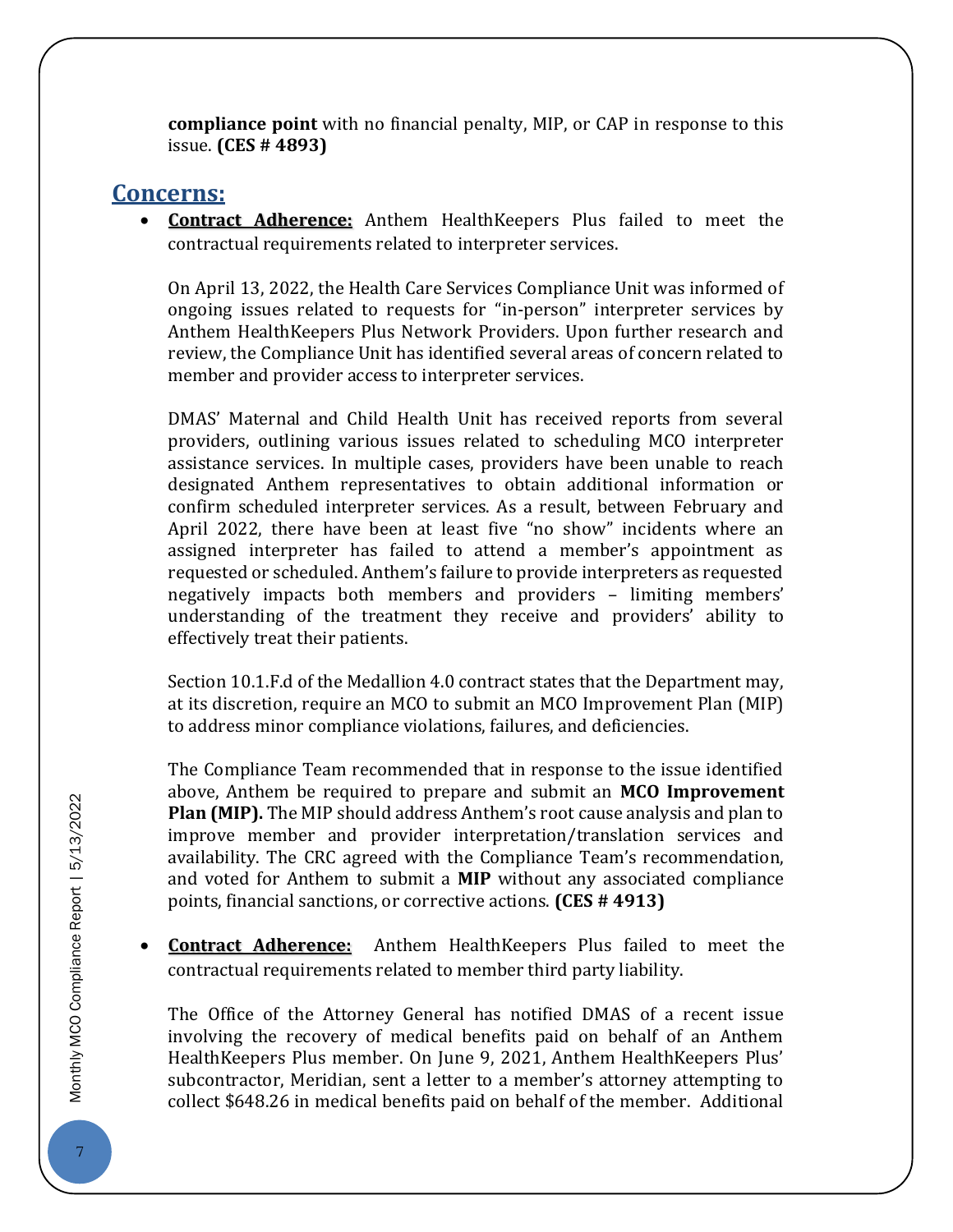research found that Meridian also sent a letter to the third party liability insurer in this case.

Section 2.3.D of the Medallion 4.0 Contract states the Department retains the responsibility to pursue, collect, and retain all non-health insurance resources such as casualty, liability, estates, child support, and personal injury claims. The Contractor is not permitted to seek recovery of any non-health insurance funds.

The Compliance Team recommended that in response to the issue identified above, Anthem be issued a **Notice of Non-Compliance (NONC)** without any associated compliance points, financial sanctions, or corrective actions. The CRC agreed with the Compliance Team's recommendation, and voted to issue a **Notice of Non-Compliance (NONC)** without any associated compliance points, financial sanctions, or corrective actions. **(CES # 4916)**

#### **MIP/CAP Update:**

■ No updates

#### **Appeal Decision:**

No appeals

#### **Expiring Points:**

 **Case # 3995**: March 2021 – Appeals & Grievances Issue. 1 point was removed from Anthem's total by closing **CES # 3995.**

#### **Financial Sanctions Update:**

No outstanding sanctions at this time.

#### **Summary:**

 For deliverables measuring performance for March 2022, Anthem showed a moderate level of compliance. Anthem timely submitted all 23 required monthly reporting deliverables. Two contract deliverables failed to meet contract adherence requirements for timely processing of internal member appeals, and CMHRS service authorizations (as addressed above in **CES # 4893 & 4879**)**.** Two contract deliverables failed to meet contract adherence requirements for member third party liability, and interpreter services (as addressed above in **CES # 4913 & 4916**). In summation, Anthem complied with most applicable regulatory and contractual requirements.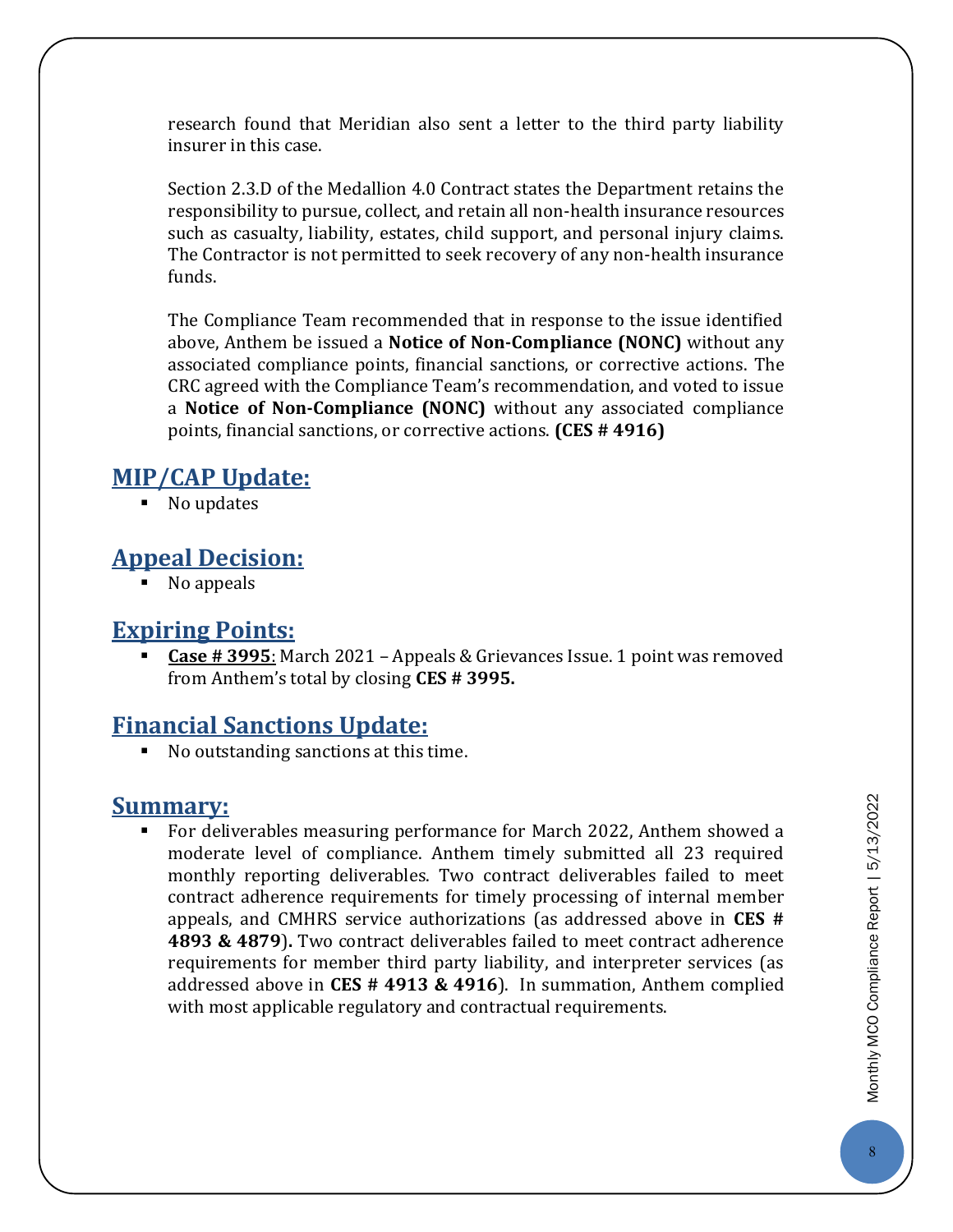## **Molina Complete Care**

#### <span id="page-9-0"></span>**Findings:**

 **Contract Adherence**: Molina Complete Care failed to timely process Community Mental Health Rehabilitation Services (CMHRS) Service Authorizations. Per the March 2022 data, there were three (3) expedited CMHRS service authorization requests that did not require supplemental information processed past 72 hours which exceeds the contract requirement. The overall timeliness of processing CMHRS SA requests was 98.83%.

The Compliance Team recommended that in response to the issue identified above, Molina be issued a **Warning Letter, one (1) compliance point, and a \$5,000 financial penalty,** with no MIP or CAP required**.** The CRC agreed with the Compliance Team's recommendation, and voted to issue a **Warning Letter, one (1) compliance point, and a \$5,000 financial penalty** in response to this issue. **(CES # 4878)**

#### **Concerns:**

 **Untimely Deliverable Submission:** Molina Complete Care failed to timely submit its MCO Data Inventory Report. Molina failed to submit their biannual report by the due date of March 31, 2022. The Compliance Unit reached out on April 1 with a new deadline of April 8, 2022. Molina submitted the missing report to the Department on April 7, 2022.

Section 10.1.E.d.b of the Medallion 4.0 contract requires the MCOs to submit reporting deliverables timely, with accurate data, and in the format and layout specified by DMAS. Thus, Molina violated the terms of the Medallion 4.0 contract in the deliverable submission addressed above.

The Compliance Team recommended that in response to the issue identified above, Molina be issued a **Notice of Non-Compliance (NONC)** without any associated compliance points, financial sanctions, or corrective actions. The CRC agreed with the Compliance Team's recommendation, and voted to issue a **Notice of Non-Compliance (NONC)** without associated compliance points or financial sanctions in response to this issue. **(CES # 4877)**

 **Contract Adherence**: Molina failed to meet the contractual requirements related to interpreter services.

On April 13, 2022, the Health Care Services Compliance Unit was informed of ongoing issues related to requests for "in-person" interpreter services by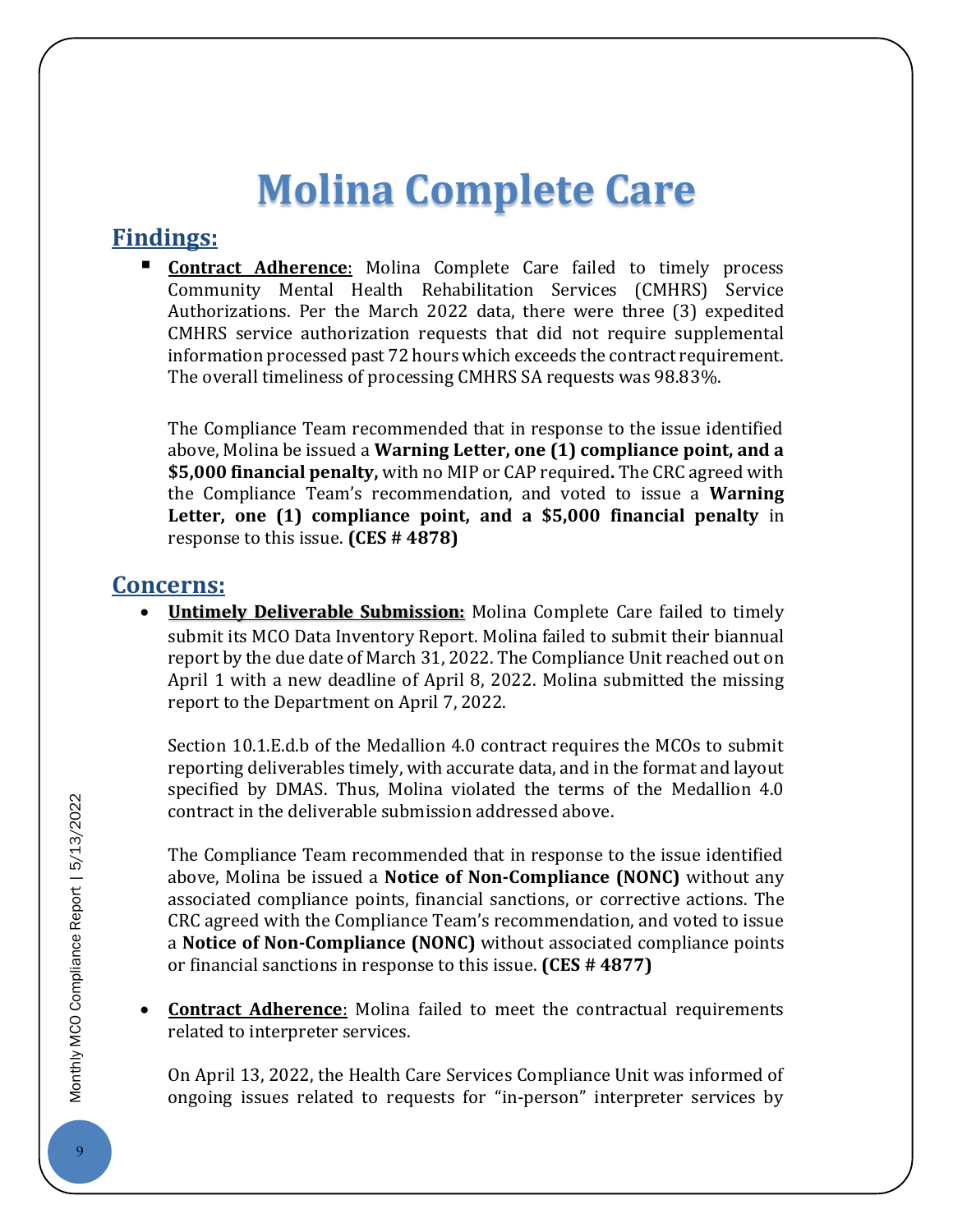Molina Complete Care Network Providers. Upon further research and review, the Compliance Unit has identified several areas of concern related to member and provider access to interpreter services.

DMAS' Maternal and Child Health Unit has received reports from several providers, outlining various issues related to scheduling MCO interpreter assistance services. In multiple cases, providers have been unable to reach designated Molina representatives to obtain additional information or confirm scheduled interpreter services. As a result, between February and April 2022, there have been at least three "no show" incidents where an assigned interpreter has failed to attend a member's appointment as requested or scheduled. Molina's failure to provide interpreters as requested negatively impacts both members and providers – limiting members' understanding of the treatment they receive and providers' ability to effectively treat their patients.

Section 10.1.F.d of the Medallion 4.0 contract states that the Department may, at its discretion, require an MCO to submit an MCO Improvement Plan (MIP) to address minor compliance violations, failures, and deficiencies.

The Compliance Team recommended that in response to the issue identified above, Molina be required to prepare and submit an **MCO Improvement Plan (MIP)**. The MIP should address Molina's root cause analysis and plan to improve member and provider interpretation/translation services and availability. The CRC agreed with the Compliance Team's recommendation, and voted for Molina to submit a **MIP** without any associated compliance points, financial sanctions, or corrective actions. **(CES # 4914)**

#### **MIP/CAP Update:**

 Regarding CES cases 4673 and 4674, Molina's submitted combined Corrective Action Plan (CAP) regarding reoccurring issue of non-compliance with both Member and Provider Call Center Stats has been approved by HCS leadership. Molina remains under a Corrective Action Plan for both member and provider call center requirements, so DMAS will continue to closely monitor Molina's performance in these areas.

#### **Appeal Decision:**

 Molina requested reconsideration of a Notice of Non-Compliance (NONC) associated with CES #4834 due to Member Call Center Answer Rate of 94.79%. The request asked that DMAS consider rounding the answer rate to 95% to place Molina within the performance benchmark for member services call center requirements. In light of MCC's ongoing efforts to improve call center answer rates, HCS Leadership has decided to rescind the Notice of Non-Compliance on April 15, 2022.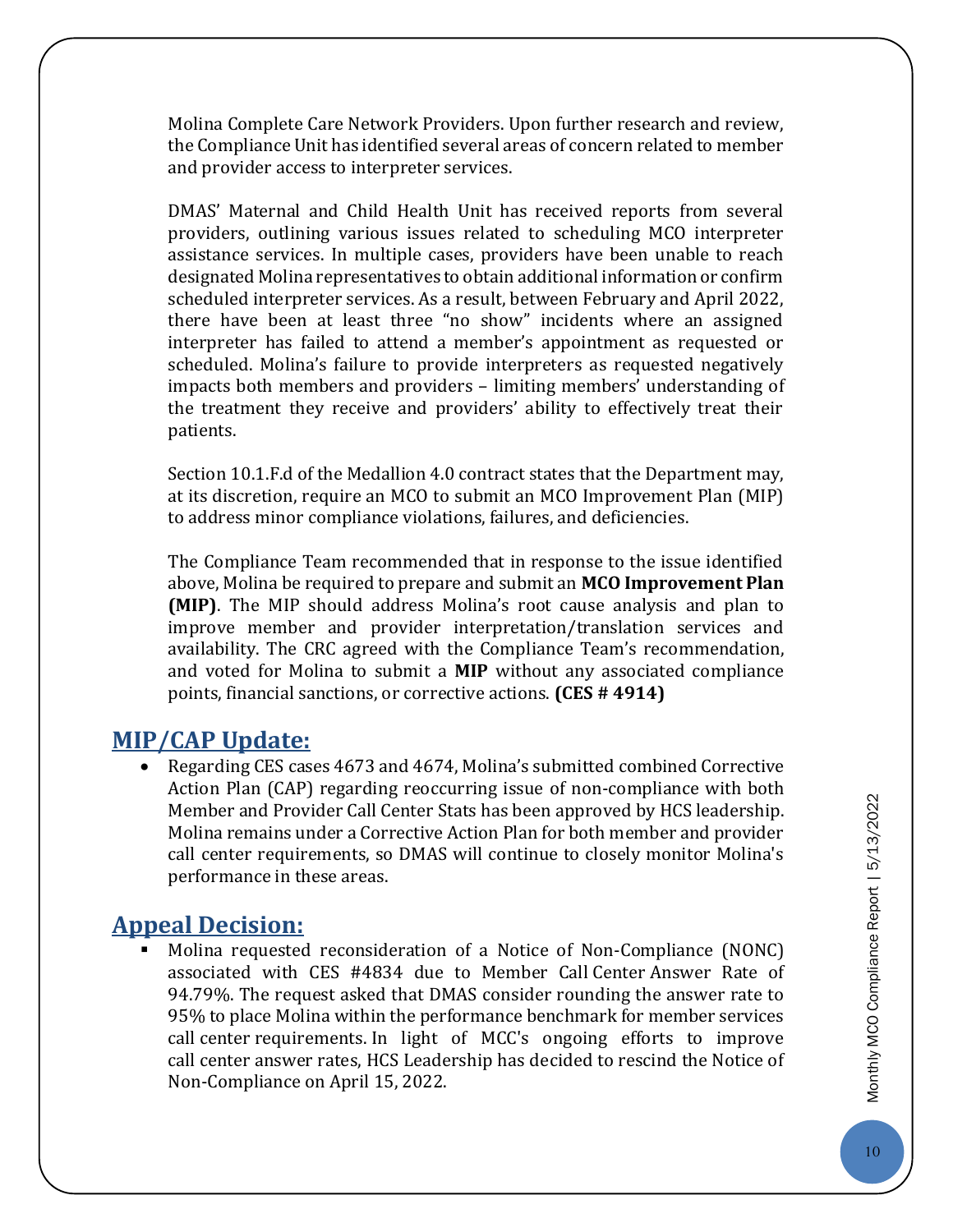#### **Expiring Points:**

• No points

#### **Financial Sanctions Update:**

#### **The following financial sanctions will be sent to DMAS' Fiscal Division for enforcement:**

March 2022 CMHRS Service Authorizations Issue - \$5,000 **(CES# 4878)**

#### **Summary:**

• For deliverables measuring performance for March 2022, Molina showed a moderate level of compliance. Molina timely submitted all 23 required monthly reporting deliverables. One biannual contract deliverable was submitted untimely (as addressed above in **CES # 4877**). Two deliverables failed to meet contract adherence requirements for interpreter services, and the timely processing of CMHRS Service Authorizations (as addressed above in **CES # 4914 & 4878**). In summation, Molina complied with most regulatory and contractual requirements.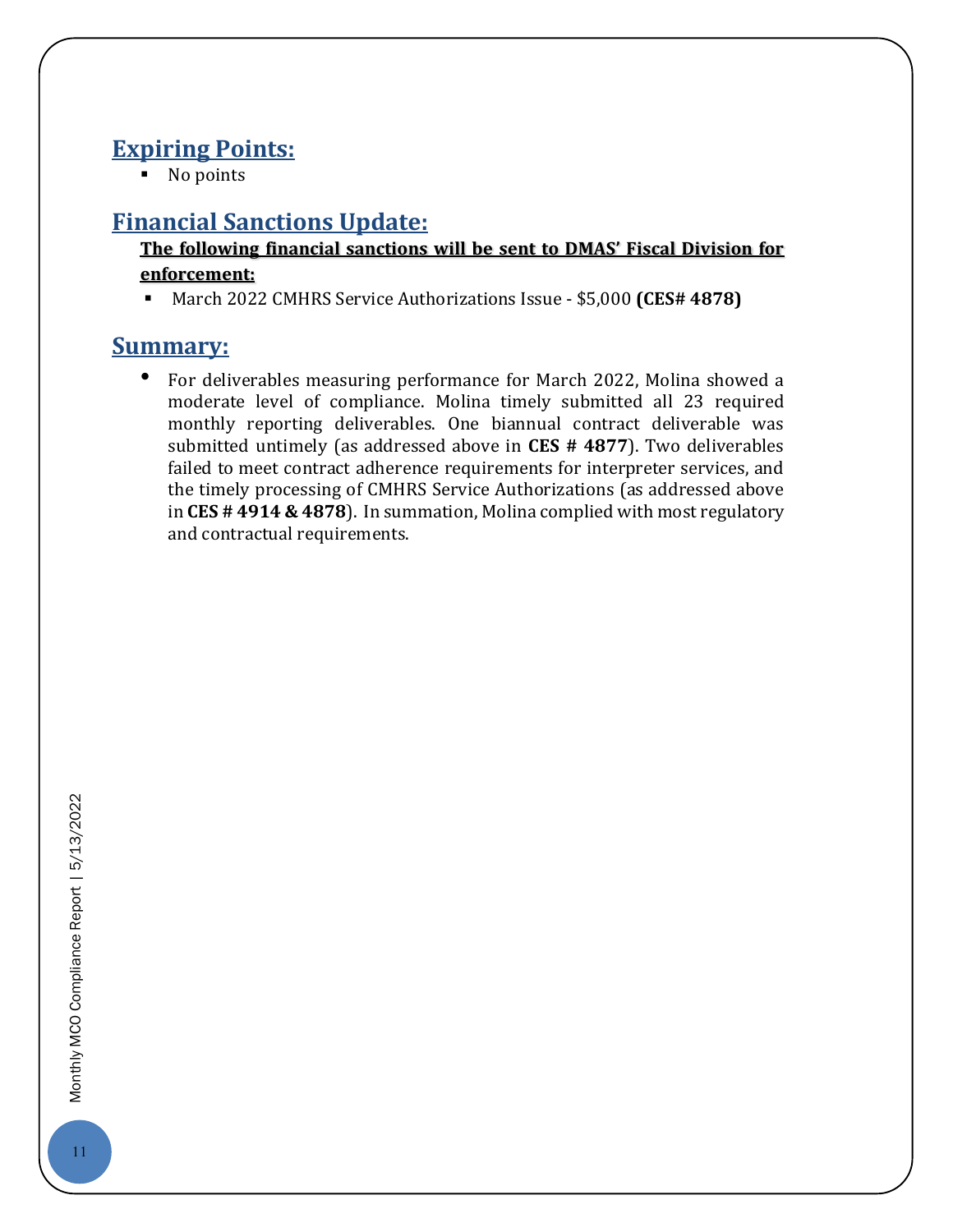## **Optima Family Care**

#### <span id="page-12-0"></span>**Findings:**

 No findings (*i.e.*, no compliance issues severe enough to necessitate the issuance of compliance points).

#### **Concerns:**

 **Untimely Deliverable Submission:** Optima failed to timely submit its MCO Data Inventory Report. Optima failed to submit their biannual report by the due date of March 31, 2022. The Compliance Unit reached out on April 1 with a new deadline of April 8, 2022. Optima submitted the missing report to the Department on April 8, 2022.

Section 10.1.E.d.b of the Medallion 4.0 contract requires the MCOs to submit reporting deliverables timely, with accurate data, and in the format and layout specified by DMAS. Thus, Optima violated the terms of the Medallion 4.0 contract in the deliverable submission addressed above.

The Compliance Team recommended that in response to the issue identified above, Optima be issued a **Notice of Non-Compliance (NONC)** without any associated compliance points, financial sanctions, or corrective actions. The CRC agreed with the Compliance Team's recommendation, and voted to issue a **Notice of Non-Compliance (NONC)** without associated compliance points or financial sanctions in response to this issue. **(CES # 4876)**

 **Contract Adherence:** The Department timely received the March 2022 Early Intervention Services Report from Optima. Upon review, a DMAS subject matter expert discovered the report indicated Optima failed to process six (6) clean claims within 14 calendar days.

On April 20, 2022, the Compliance Unit requested detailed claim information relating to the six (6) clean claims not paid within 14 days. Optima processed these claims in 24 – 42 days.

The overall timeliness of adjudicated clean claims was 99.93% for the month of March 2022.

The Compliance Team recommended that in response to the issue identified above, Optima be issued a **Notice of Non-Compliance (NONC)** without any associated compliance points, financial sanctions, or corrective actions. The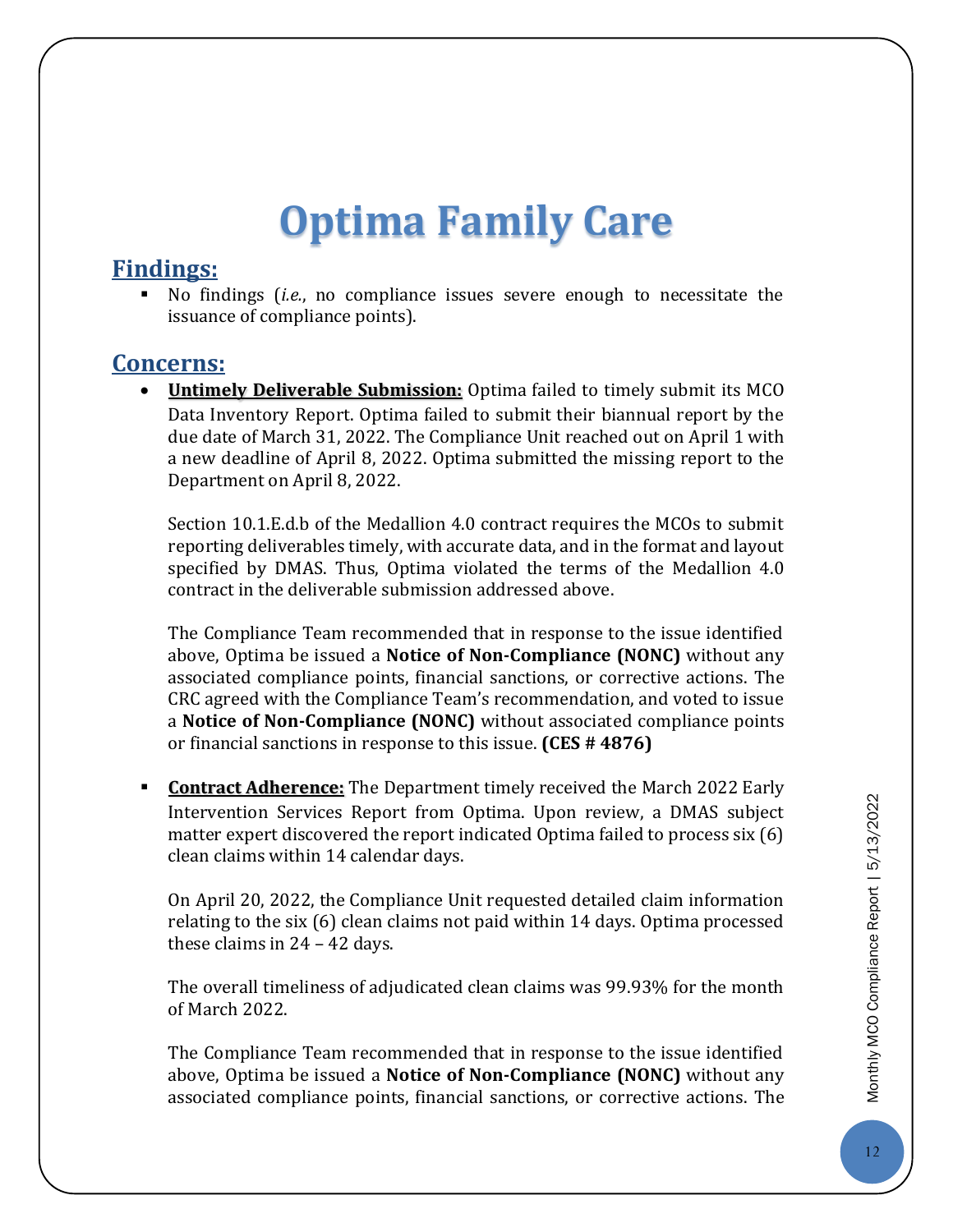CRC agreed with the Compliance Team's recommendation, and voted to issue a **Notice of Non-Compliance (NONC)** without associated compliance points or financial sanctions in response to this issue. **(CES # 4873)**

#### **MIP/CAP Update:**

• No updates

#### **Appeal Decision:**

 $\blacksquare$  No appeals

#### **Expiring Points:**

• No points

#### **Financial Sanctions Update:**

No outstanding sanctions at this time.

#### **Summary:**

<span id="page-13-0"></span> For deliverables measuring performance for March 2022, Optima showed a moderate level of compliance. Optima timely submitted all 23 required monthly reporting deliverables. One biannual contract deliverable was submitted untimely (as addressed above in **CES # 4876**). One contract deliverable failed to meet contract adherence requirements for timely processing of Early Intervention claims (as addressed above in **CES # 4873**)**.** In summation, Optima complied with most applicable regulatory and contractual requirements.

Monthly MCO Compliance Report | 5/13/2022 13Monthly MCO Compliance Report | 5/13/2022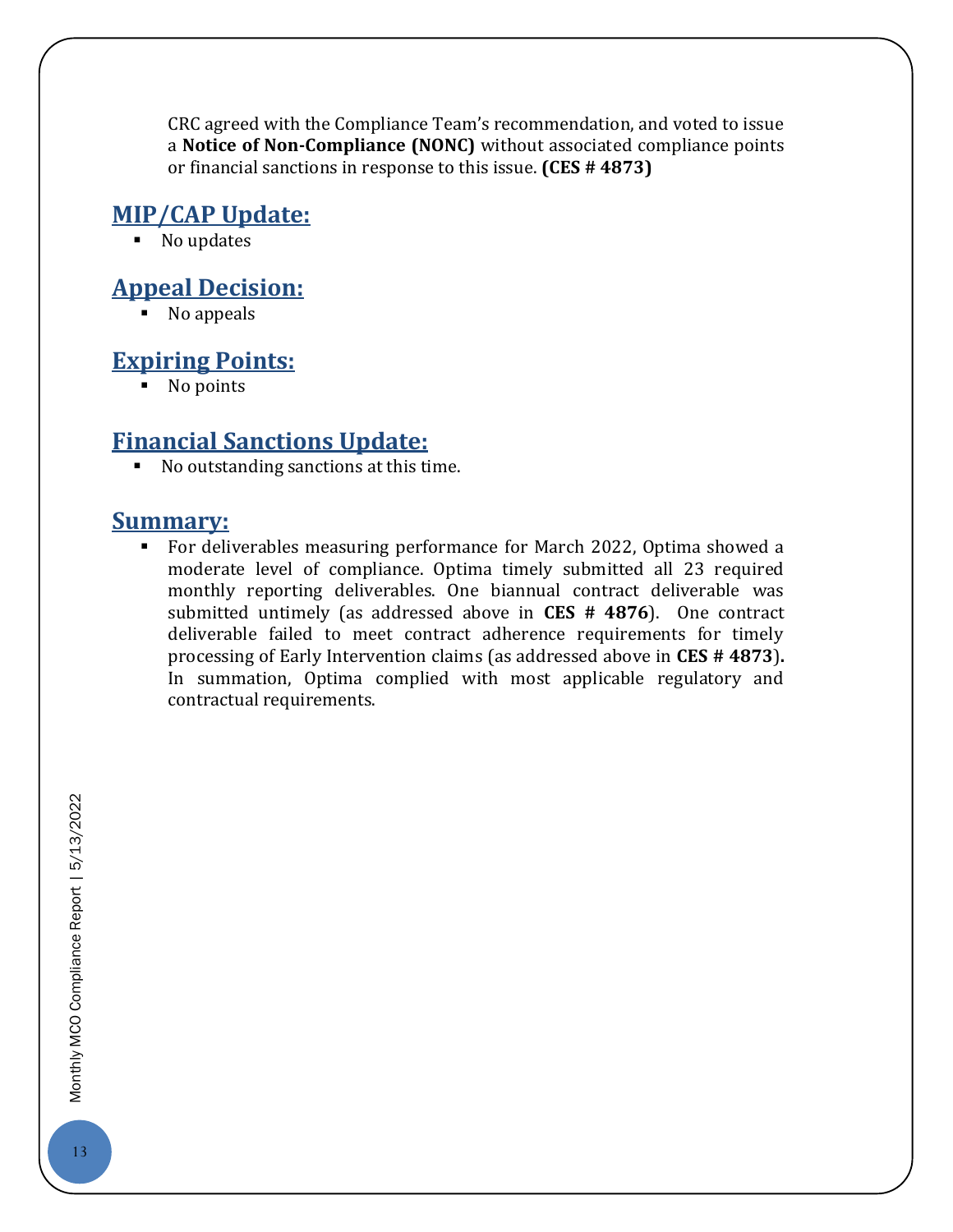## **UnitedHealthcare**

#### **Findings:**

 No findings (*i.e.*, no compliance issues severe enough to necessitate the issuance of compliance points).

#### **Concerns:**

 **Contract Adherence:** The Department timely received the March 2022 Early Intervention Services Report from UnitedHealthcare. Upon review, a DMAS subject matter expert discovered the report indicated UnitedHealthcare failed to process one (1) clean claim within 14 calendar days.

On April 20, 2022, the Compliance Unit requested detailed claim information relating to the one (1) clean claim not paid within 14 days. UnitedHealthcare reported paying this claim on day 30.

The overall timeliness of adjudicated clean claims was 99.85% for the month of March 2022.

The Compliance Team recommended that in response to the issue identified above, UnitedHealthcare be issued a **Notice of Non-Compliance (NONC)** without any associated compliance points, financial sanctions, or corrective actions. The CRC agreed with the Compliance Team's recommendation, and voted to issue a **Notice of Non-Compliance (NONC)** without any associated compliance points, financial sanctions, or corrective actions. **(CES # 4874)**

#### **MIP/CAP Update:**

• No updates

#### **Appeal Decision:**

No appeals

#### **Expiring Points:**

 **Case # 3955**: March 2021 – EI Claims Issue. 1 point was removed from UnitedHealthcare's total by closing **CES # 3955.**

#### **Financial Sanctions Update:**

No outstanding sanctions at this time.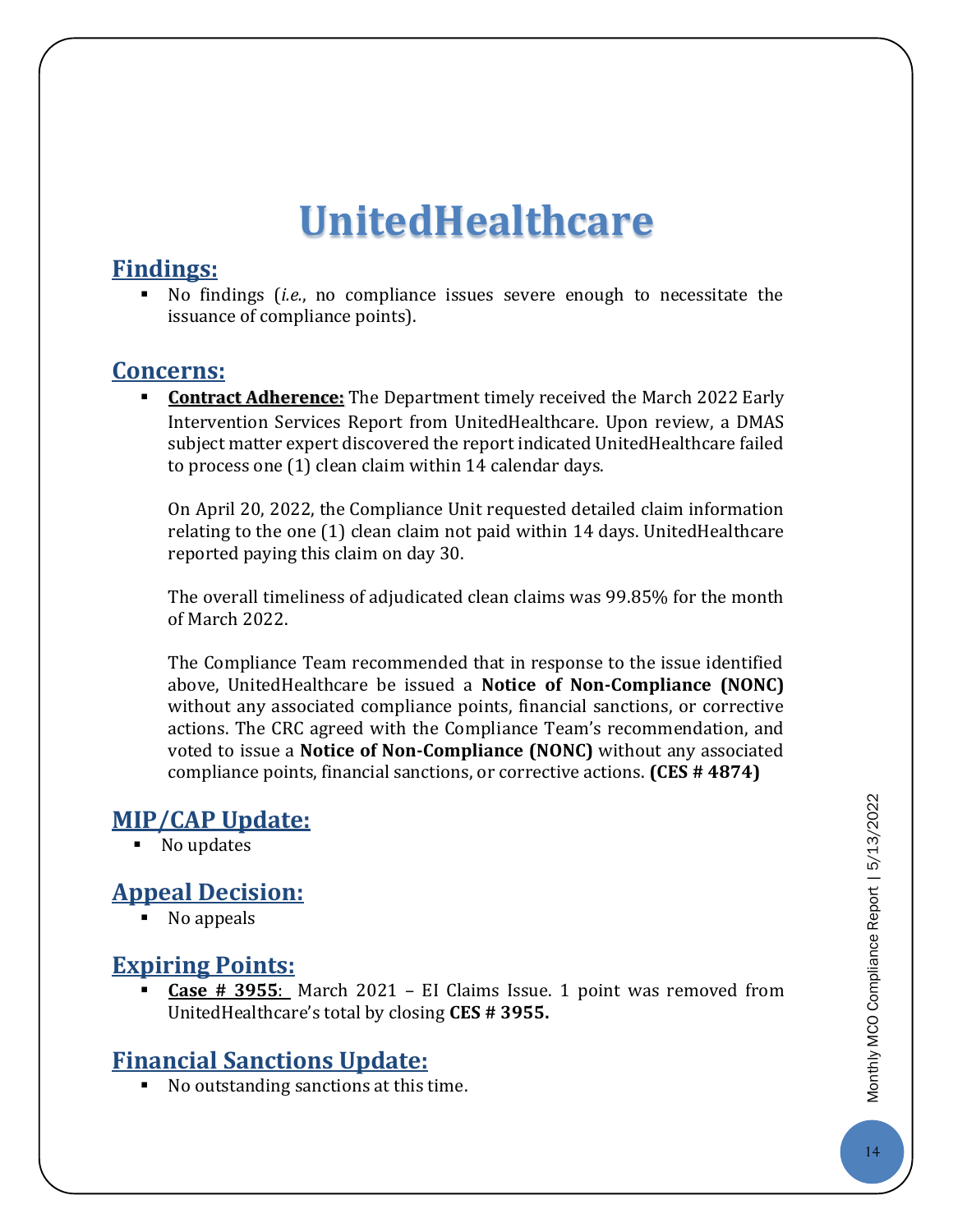#### **Summary:**

<span id="page-15-0"></span>• For deliverables measuring performance for March 2022, UnitedHealthcare showed a moderate level of compliance. UnitedHealthcare timely submitted all 23 required monthly reporting deliverables. One contract deliverable failed to meet contract adherence requirements for timely processing of EI claims (as addressed above in **CES # 4874**). In summation, UnitedHealthcare complied with most regulatory and contractual requirements.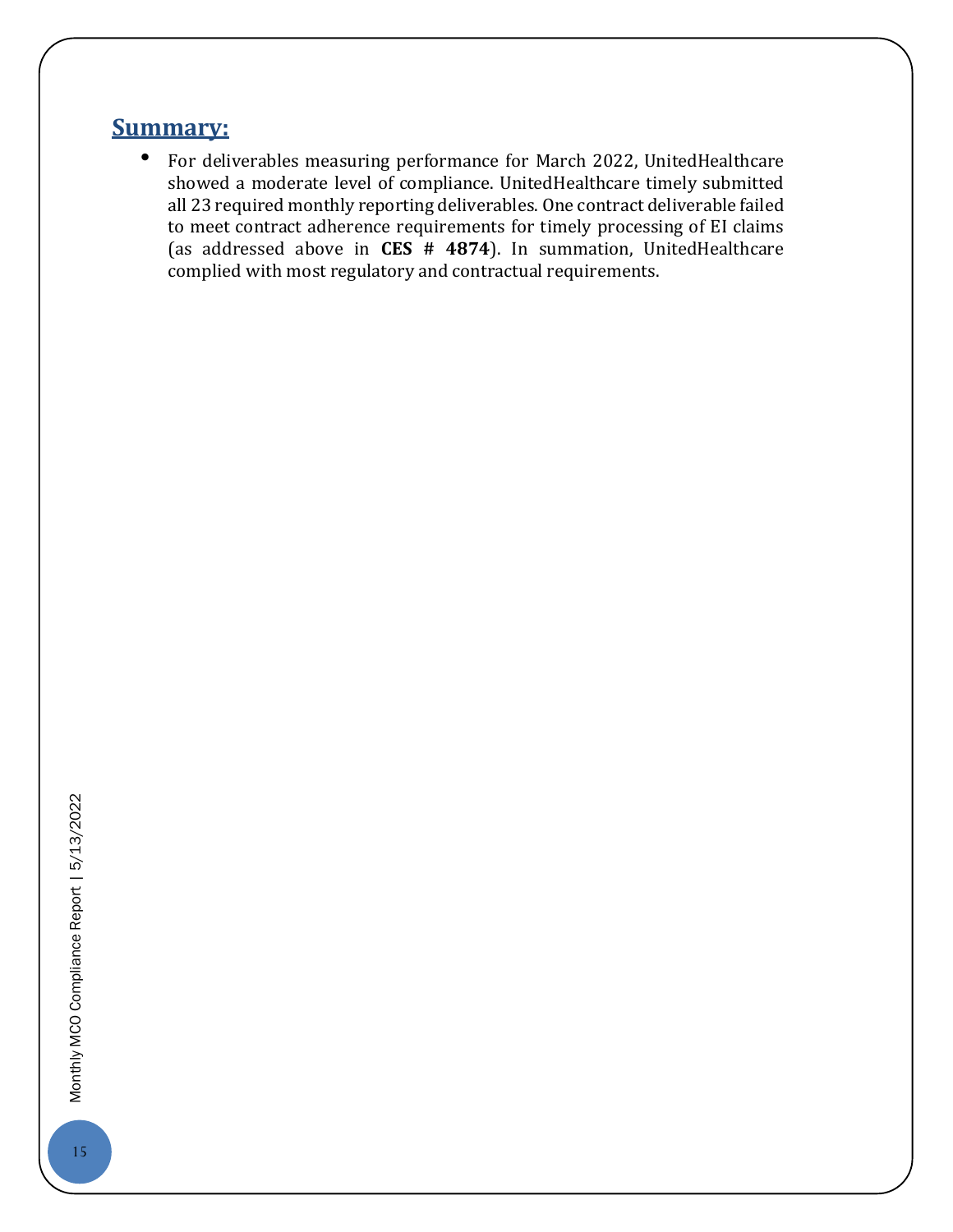## **Virginia Premier**

#### **Findings:**

 No findings (*i.e.*, no compliance issues severe enough to necessitate the issuance of compliance points).

#### **Concerns:**

**Contract Adherence:** The Department timely received the March 2022 Early Intervention Services Report from Virginia Premier. Upon review, a DMAS subject matter expert discovered the report indicated Virginia Premier failed to process twenty four (24) clean claims within 14 calendar days.

On April 20, 2022, the Compliance Unit requested detailed claim information relating to the twenty four (24) clean claims not paid within 14 days. Virginia Premier processed these claims in 15 – 20 days.

The overall timeliness of adjudicated clean claims was 99.44% for the month of March 2022.

The Compliance Team recommended that in response to the issue identified above, Virginia Premier be issued a **Notice of Non-Compliance (NONC)** without any associated compliance points, financial sanctions, or corrective actions. The CRC agreed with the Compliance Team's recommendation, and voted to issue a **Notice of Non-Compliance (NONC)** without any associated compliance points, financial sanctions, or corrective actions. **(CES # 4875)**

#### **MIP/CAP Update:**

■ No updates

#### **Appeal Decision:**

• No appeals

#### **Expiring Points:**

 **Case # 3993**: March 2021 – Appeals & Grievances Issue. 1 point was removed from Virginia Premier's total by closing **CES # 3993.**

#### **Financial Sanctions Update:**

■ No outstanding sanctions at this time.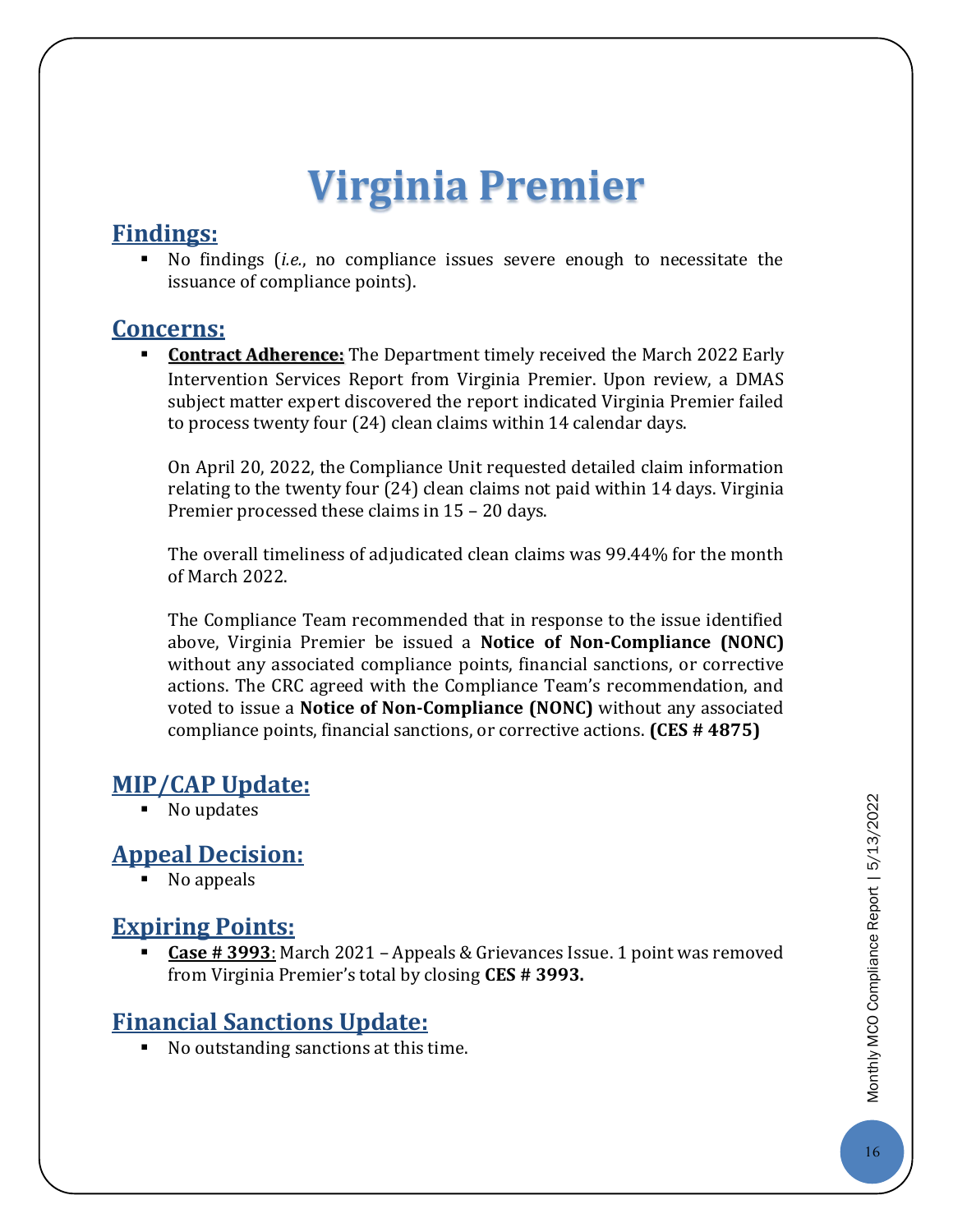#### **Summary:**

• For deliverables measuring performance for March 2022, Virginia Premier showed a moderate level of compliance. Virginia Premier timely submitted all 23 required monthly reporting deliverables. One contract deliverable failed to meet contract adherence requirements for timely processing of EI claims (as addressed above in **CES # 4875**). In summation, Virginia Premier complied with most regulatory and contractual requirements.